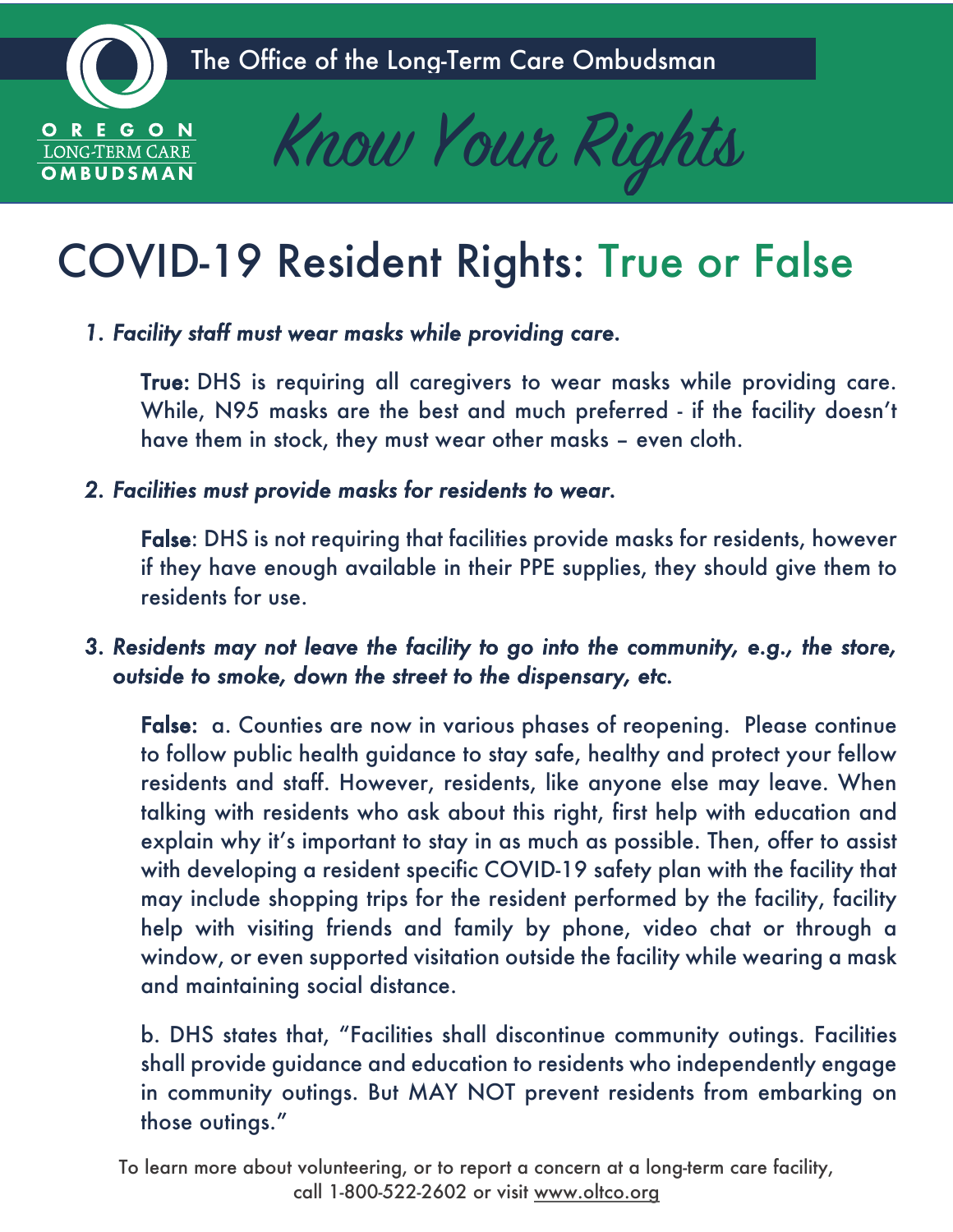# *4. Facilities may quarantine (restrict residents to their rooms) if they leave the facility to visit with friends or family.*

False. Although we have regular reports that facilities are publishing letters to residents threatening "quarantine" if they leave, this is not a permissible practice. If you receive a complaint from a resident on this item, please consult our office so we can assist in communications with the facility and engage DHS as needed.

#### *5. There is a state-wide moratorium on evictions:*

True. a. The devil is in the details: Gov. Kate Brown issued an executive order March 22 (Governor's Order) temporarily halting residential evictions for nonpayment during the public health crisis caused by the COVID-19 pandemic. The order is active for 90-days. This means *evictions for reasons other than non-payment may be attempted*. DHS licensing has stated they are not offering informal conferences, but staff and volunteers in our office may be able to arrange a similar process without involvement of DHS.

b. Multnomah County has a 6-month grace period for residents to pay their rent:https://assets.documentcloud.org/documents/6840829/April-16- Multnomah-County-Ordinance.pdf

# *6. Facilities may issue involuntary Move Out Notices (MONs) to residents who engage in behavior that increases the risk the resident will bring COVID-19 into the facility.*

True. Facilities may issue MONs for reasons other than non-payment. DHS has stated they are applying additional scrutiny to MONs during the pandemic. DHS licensing has also indicated they are not providing informal conferences. Multnomah County Sherriff's Dept. has stated to Legal Aid Services they are not enforcing orders of Forcible Entry and Detainer (FEDs); which means even if a MON is upheld and the facility has an ALJ order, if the resident refuses to leave, there is no mechanism by which the facility can force them to leave.

#### *7. Residents may visit with friends and family if they meet family outside the facility.*

True. Many people outside facilities are visiting with friends and family while socially distancing and wearing masks. Residents may do this as well. This is

To learn more about volunteering, or to report a concern at a long-term care facility, call 1-800-522-2602 or visit www.oltco.org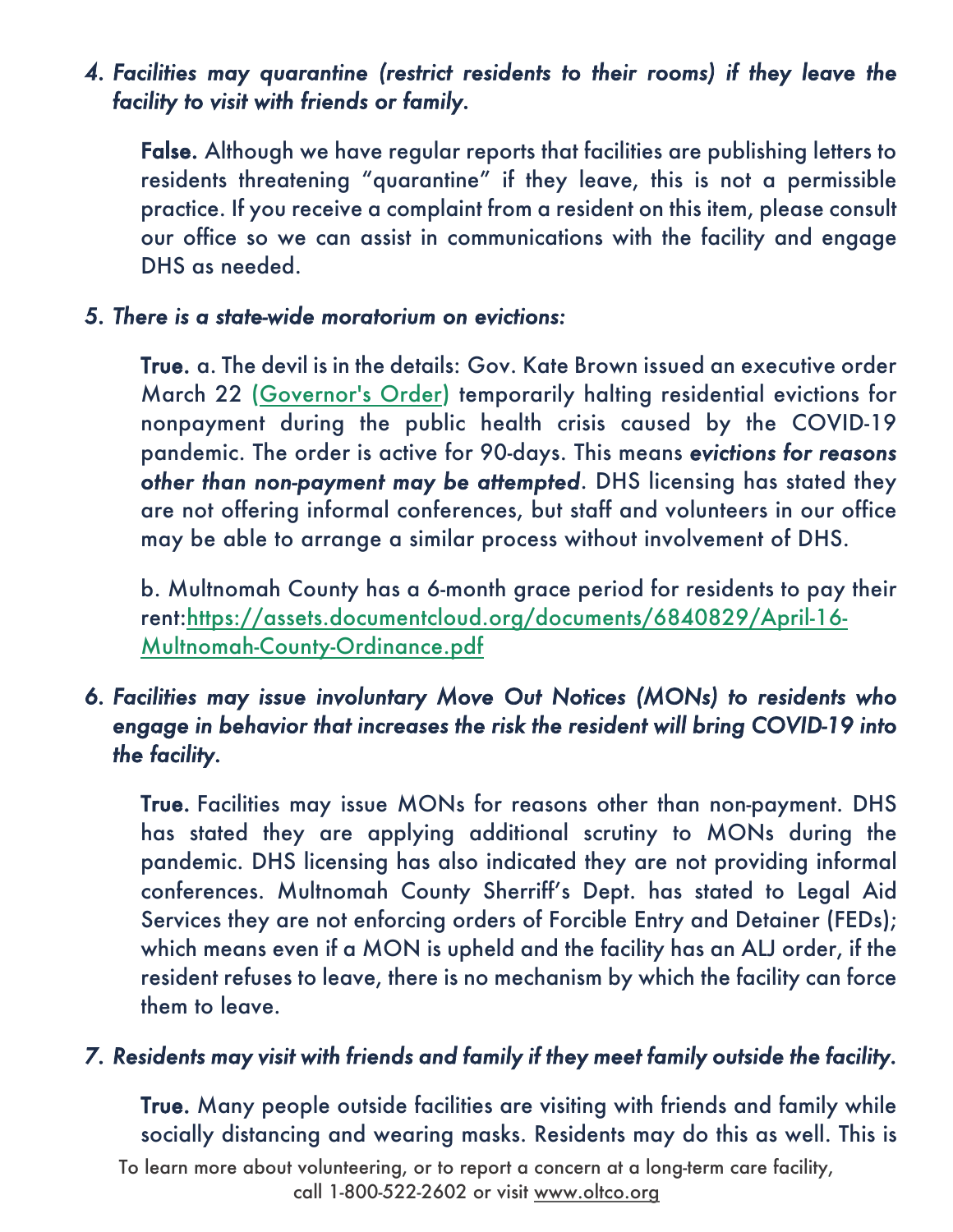another opportunity for facilities to help residents increase safety if they engage in behavior that poses increased risk of COVID-19 spread. Remember, education for residents is key. They should understand the "Stay Home, Save Lives" order is in effect but it's up to each citizen to follow the order. When communicating with residents, explain how and why you personally are following the order. Ask facility leadership about their expectations of how staff behave outside the workplace. Work to develop a COVID-19 plan that the resident can live with.

*8. Residents may not go to doctor's appointments.* 

False. DHS that states, "Facilities must continue to accommodate medical visits, regardless of whether such visits are routine, preventive or critical," (second to last paragraph, page 4)*.*

# *9. Families may visit residents who are on hospice despite the restrictions on visitation.*

True. Friends or family members may visit during "end-of-life" stages. If there is a question or dispute about what constitutes "end of life," contact our office for assistance. DHS has indicated the resident's physician and hospice team will most often be the decisionmaker.

# *10. Facilities may not run group activities or congregate meals during COVID-19 restrictions currently in place.*

True. Facilities should be finding creative ways to help residents pass the time, cope with the restrictions, stay in touch with friends and family (by phone, video chat or visits outside the facility, where social distancing and wearing of masks are observed, or visits through a window).

### *11. APS is still going into facilities to conduct abuse investigations:*

False. a. While APS and DHS Licensing staff are deemed essential visitors, APS staff report, that like deputy ombudsmen, their supervisors are only allowing them to enter long-term care facilities in situations that impose an immediate danger to residents and only where the facility can provide PPE to the investigator. The same is true for the DHS NFSU that investigates complaints of abuse in NF. There is great fear that more visitors, even essential